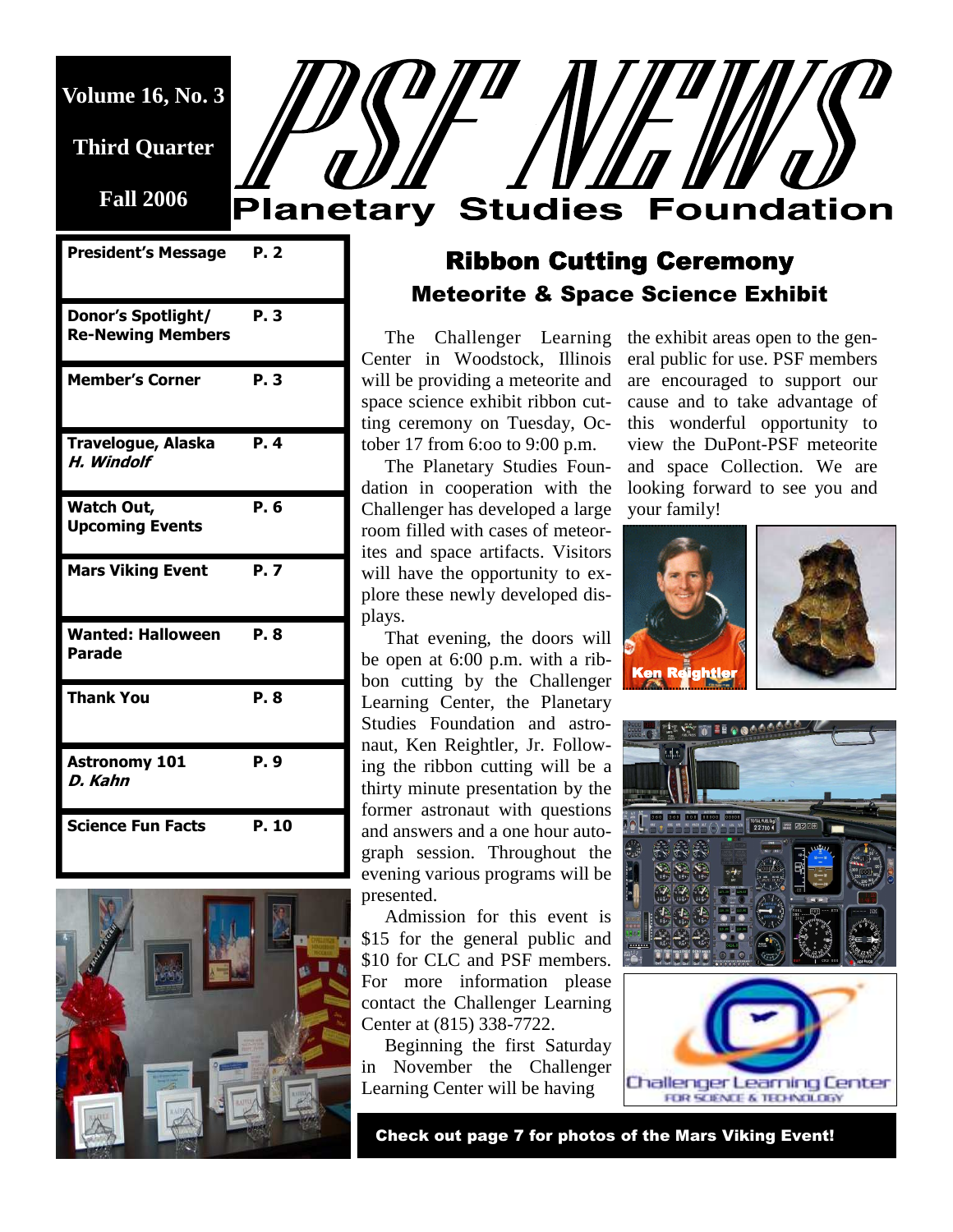## President's Message

 As the third quarter comes to an end we find the Planetary Studies Foundation seeing "the light at the end of the tunnel". The administrative move to Galena, Illinois has not been easy and it is still not complete. In late August, an opportunity to purchase our own building presented itself, and our Board of Directors appointed a committee to look into the possibility of buying it. As far as the facility itself, it suited our needs quite well. Unfortunately, the owner and our committee have two different opinions about its market value. Negotiations are continuing, but stalled for the moment. The concept of a permanent PSF headquarters that is owned by us, rather than a rental property is a very attractive idea. In the over seventeen years of our existence, PSF has accumulated a vast amount of administrative files, photos of events, astronaut memorabilia, a science library and various scientific artifacts. We certainly need a permanent facility to properly store these materials so they can be readily accessed when needed. For three, short years this was possible at our Crystal Lake rental facility, but that move has completely disrupted our organization. We hope to concentrate our science library at the Challenger Learning Center in Woodstock, Illinois to complement our meteorite and space science exhibit at that facility. Preparations are currently underway to open that exhibit with a ribbon-cutting ceremony by Space Shuttle astronaut Ken Reightler, Jr. on October 17th. All PSF members are invited and encouraged to attend.

 Concerning our James M. DuPont Meteorite Collection, the total number of recognized meteorites in the collection is rapidly approaching the next milestone of one thousand, six hundred. Since acquiring the collection in 1995, the PSF has added over 600 new meteorites to the Collection through trades, purchases, or actual discovery of meteorites. This is a remarkable achievement and ranks the DuPont-PSF Collection among the top ten collections in the world. Our long-term goal is to eventually reach the benchmark level of two thousand recognized meteorites. In order to accomplish this goal, we need to establish a long-term research partnership that would provide us with access to the analytical tools we need to classify many of our meteorites. Also, there is still a huge amount of meteorites available on the open market that need to be studied, but their shear numbers overwhelm the existing laboratories. It has always been a PSF goal to have it's own analytical laboratory, but the expense of establishing such a laboratory has been out of reach. A research partnership has been beneficial to us in the past and could serve our future needs. We are currently in contact with several institutions and hope to have a partnership agreement in place by the end of this year.

 I would like to close by welcoming two new members, Kathy Farlow of Galena and Jennifer Schrank of Elgin, Illinois to our Board of Directors. Together they bring to our Board, years of management and financial expertise, as well as a fresh outlook on PSF's needs and direction. At the August Board meeting, a resolution was passed thanking past Board Members David Butts, Chris Pennesi , and Frank Stokes for their years of dedicated service. The present Board has now been charged with finding new ways to address our financial needs and to establish new goals for the future. Looking back on the previous seventeen years, PSF has achieved many incredible things and we may find it hard to out-do ourselves. Certainly a challenge, but PSF loves doing what everyone else thinks is impossible!

#### *Paul P. Sipiera*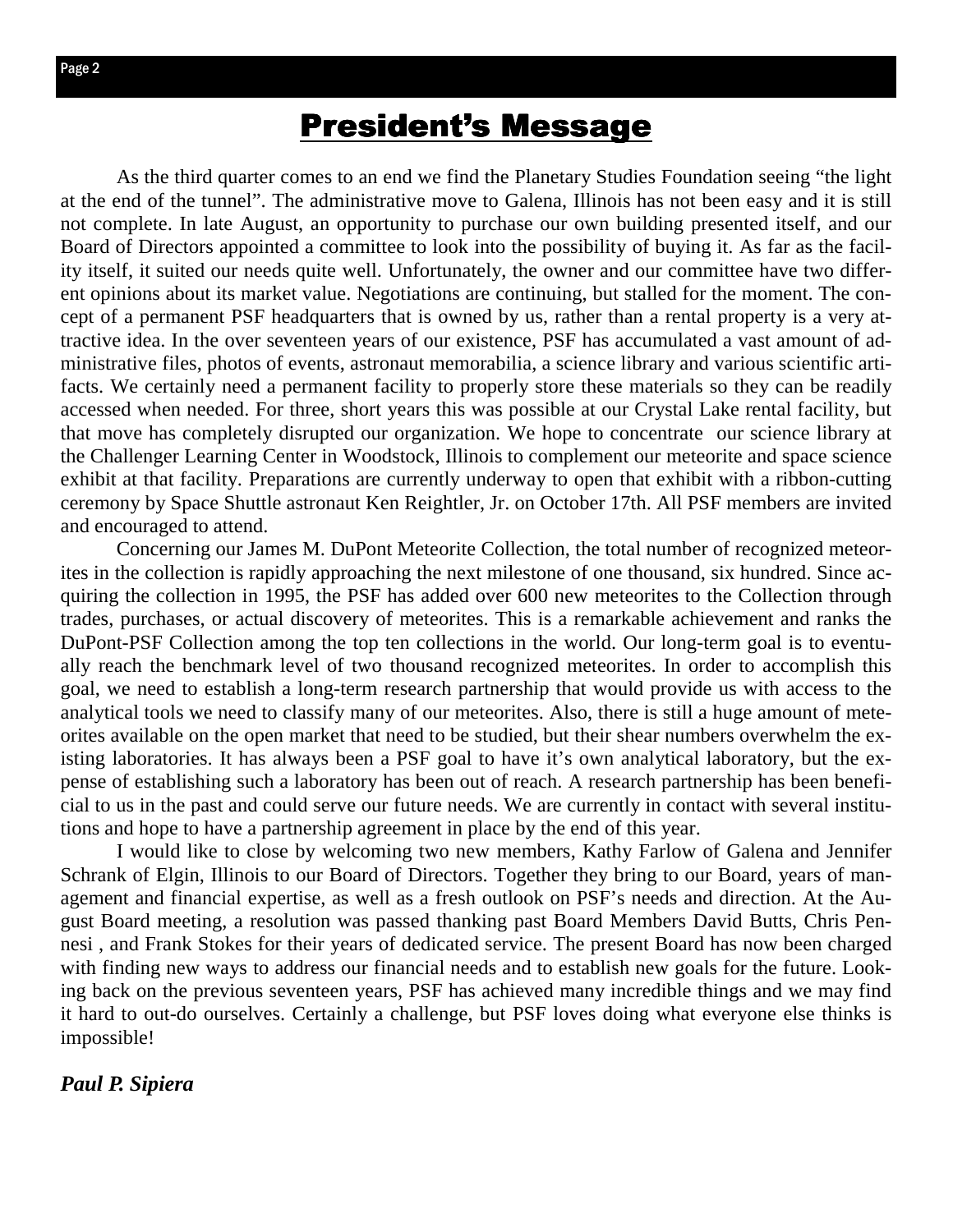# Donor's Spotlight

Thank you for your generous contributions!

#### \$2,000-\$2,999

Audrey & Albert Ratner To honor the birthday of their son, James N. Pritzker

#### (\$1,000-\$1,999)

Joseph A. Auer

(\$500- \$999)

Paul & Diane Sipiera

Herbert Windolf

## **Re-New Members**

Family

James & Linda Pushaw

## Member's Corner

PSF Board Member Bruce Dod and his wife Geri recently returned from vacationing in Tibet. (Any sightings of the Abominable Snowman?)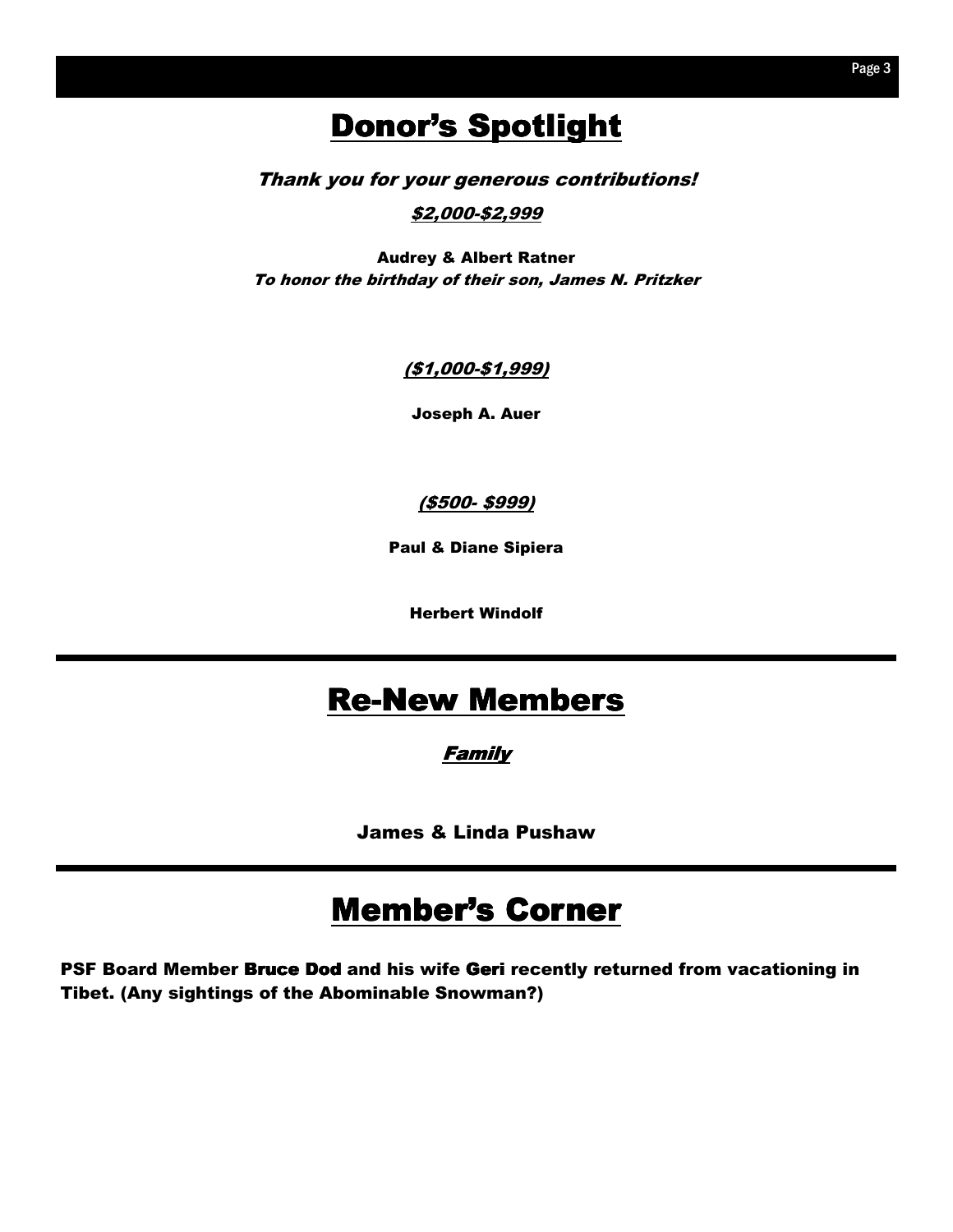#### **Alaska,** The last Terrestrial Frontier of the US

A Travelogue by Herb Windolf September 8, 2006

 In three hops Alaska Airlines took us from Phoenix via Seattle and Anchorage to Fairbanks. On the leg from Anchorage to Fairbanks we even got to see the top of Mount McKinley, largest mountain in the USA with 20,320 ft, rising white above a solid cloud deck.

 The next day our tour with Cruise West took us on a two hour trip on a sternwheeler along the Chena River at Fairbanks to its confluence with the larger Tanana River, which carried a heavy load of silt, rock flour from the glaciers farther south, producing a wild swirl of mixing waters. Along the Chena people built their homes. The recent governor Murkowski's wife came to its banks to greet our passing ship; a bit farther downstream the husband of Susan Butcher's, the winner of the Itideradot Race, who had just died from Leukemia, came to the water with his son and dog caretakers to wave to us and talk with the boat's owner, all giving the impression of down-home friendliness in this still raw land, more than twice the area of Texas. As the story was told to us: Years ago when Pope John Paul happened to pass through Fairbanks and President Reagan was also in town, the two met at the then senator Murkowski's house and, that the heavy, armored president's car sunk into the senator's unpaved driveway and had to be extracted. The oil spill from BP's pipe line from Prudhoe Bay was all the talk at the time. It turned out that BP had not sent a scanning device through the pipe for years to check for erosion, when, for instance, the transalpine pipe from Italy to Germany is checked monthly! Yet, every Alaskan resident, man, woman and child, can expect this year to receive a tax handout of about \$1,000 from oil revenues. And – there's no income tax in the state.

 The following day a bus ride took us to Denali National Park and, subsequently, another bus took us deep into the Park. Denali provided a glimpse of the grandeur of this harsh land, with its broad expanses and, as it appears, plentiful tree and growth cover. However we learned that the annual rainfall in the interior is only 11 inches on average per year, less than the Southwest gets. Rain clouds are kept from the interior by the northern Brooks Mountain Range and the southern Alaska Range. The difference to the Southwest deserts is the muskeg, the boggy ground, which traps the moisture, thus providing for more luxuriant growth; Mt. McKinley also barely showed its base below the clouds. Except for a moose and some caribou we did not get to see any wildlife.

 That evening we had opted for a Heli-hike tour. A helicopter took us, together with another couple and a naturalist guide up to alpine tundra for a four hour hike across soggy grounds on which over one hundred different plant species grow, among them willow trees only a few inches tall. The five mile walk was a delight! Up and down we went, seeing some caribou and finding dropped antlers, our guide staying in radio touch with the helicopter people. Eventually we were picked up at a different location by our young female pilot who, lo and behold, had received her pilot's license in our home town of Prescott, AZ.

 The next morning we cruised down the Nenana river on an oar-powered rubber raft, piloted by a tough twenty six year old woman. Prior to takeoff we were bundled up in dry-suits. I asked one of our guides: And where's the relief valve? Out-a-luck for two hours plus! However, we had the excitement of the day, when, at a bend in the river, we spotted a grizzly putzing around on the shore. Seeing us, he stood up and raised a paw twice, waving at us, it seemed. We told our guide after passing that the puppet could now be removed.

 The next day the McKinley Explorer provided a wonderful train ride in a dome car from Denali to Talkeetna north of Anchorage. There a bus brought us the rest of the distance to the big city. A visit to the Native Heritage Center the next morning gave insight into the lives of some of the native people, or First Nation People, as they are nowadays called. It was interesting to learn that at the turn of the previous century some Saami families together with their reindeer herds, domesticated caribou, were brought from Finland all the way to Alaska to provide and to teach the Athabascan natives the herding of these animals for sustenance. It was a ringing success. Saami still dwell in Alaska today.

 In mid-August there were only two and one half hours of darkness and, unfortunately, no coronal mass ejection directed towards Earth during our stay to let us experience the Corona Borealis, the Northern Lights.

 During WWII when a Japanese attack on Anchorage was feared – the two westernmost Aleutian Islands had been occupied by the enemy – a secret military base, Whittier, was established in Prince William Sound, accessible only through a long but speedily dug tunnel across the neck of the Kenai Peninsula.

 A bus took us there where we boarded our cruise ship, the Spirit of Oceanus, flagship of Cruise West. It accommodated one hundred twenty passengers. The crew was international, the Captain British, the first and second officers Russian and Ukrainian, the crew Jamaican and Filipino, with even a sprinkling of Americans, the naturalists et al. There was Alastair Newton, an Englishman and biologist, who also ran the 'show', organizing our outings and get-togethers . Meriwether Gill, a distant relative of Meriwether Louis & William Clark fame, a specialist in cetology, the study of whales. Professor of Geography, Susan Hardwick, specializing in the Russian history of Alaska. A most vivacious and engaged lady.

Nancy Lord, writer a fisher-woman of many years on the Alaska coast and, last but not least, the inimitable, only thirty four year old, story teller, writer and teacher, Jack Dalton, his mother native Yu'pik, his father German-American.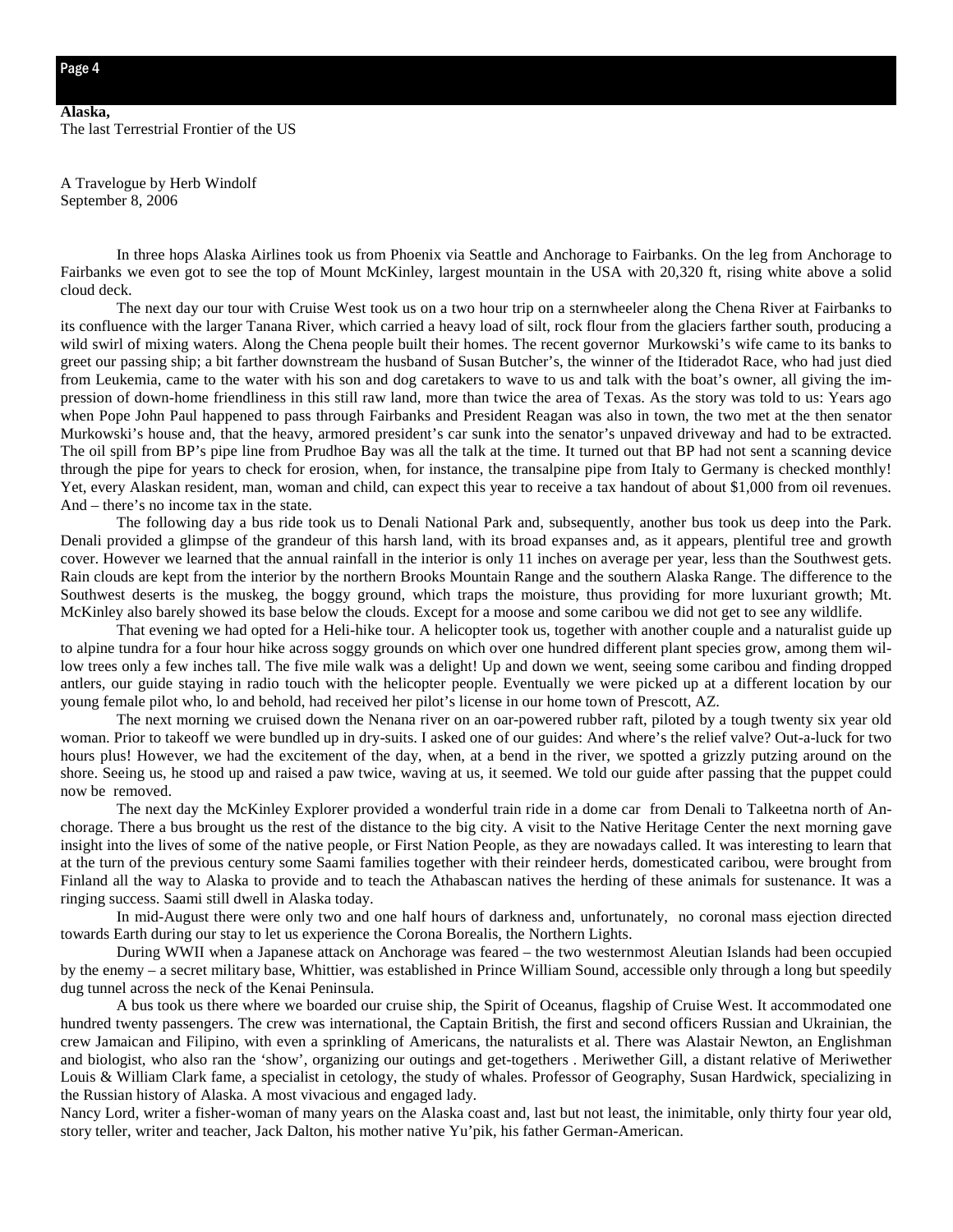In word and gesture he conveyed to us in several performances Yu'pik myths, particularly the Raven Creation Myth, which has spread throughout Alaska. It has experienced variations of its content, yet always retaining the Raven as the Creator and Bringer of light and life to Earth. When he had finished the Raven story and the applause had subsided, I, sitting in the front row, got up, approached him and, telling him that his presentation called for more than applause, gave him a big hug.

 Stowed at the stern our ship carried five Zodiak motorized inflatables. At multiple occasions of our trip south through the Inside Passage, when farther penetration of our ship was not possible or advisable, these Zodiaks were launched by crane, and eight to ten people boarded each for closer exploration of the surroundings, all piloted by the above naturalists.

 On the first day of our cruise we navigated Prince William Sound, which has the most tidewater glaciers, that is a glacier reaching the sea, in Alaska. Many of these tidewater glaciers extend several tenths of feet below the water surface. Waterfalls dropped from steep cliffs on which kittiwakes nested in the hundreds. I skipped the first Zodiak excursion because – it was just too rainy, cold and miserable at the time. This is also the place of the Exxon Valdez oil spill in 1989.

 The overnight passage from Prince William Sound brought us next day to Yakutat Bay with the 6 miles wide Hubbard tidewater glacier at its end. There the Zodiaks were launched for a closer approach to the calving glacier. Amazingly one part of this glacier is almost black from the rock debris it carries along, spilling icebergs, berger-bits, growlers and brash ice, as the floating ice is called in descending order of size, into the sea, adding nutrients and minerals to the Earth's oceans, a process still continuing for eons. Seals, with their cute faces, peered at us from the water or rested on the floating ice.

 From Prince William Sound south to Sitka on Baranof Island, the cruise crosses open water and our ship was rolling just a bit that first night. While it made for good sleeping being gently rocked to sleep, this first dinner was not the most enjoyable for me. I did not even finish my wine when I excused myself from the table, but when I asked my wife Ute the next day how she had fared herself, she said: I did fine. I even finished *your* wine.

 Being early risers we had breakfast 'outside', yes, outside on deck, where one could have it earlier than in the dining room. Seating for lunch and dinner was as one walked in. Tables seated from two to eight, except if one asked to be seated at a particular table. Most of the time we gathered among eight and, at times, had some lively conversations. But we also became closer to some couples and thus had dinner just the four of us. While the passengers were mostly American, there were a number of Australians and Britons, a few Germans and New Zealanders. We happened to socialize mostly with the more boisterous Aussies but also the more reserved Britons. Our favorite couples were Tony and Karrie Jordan from Sidney and Valerie and David Moss, originally from England, now residing in California. Who knows, we may yet see them again.

 Another overnight cruise through open waters landed us next morning in Sitka. We had booked for a fishing excursion of four hours, which meant we didn't see anything of town, since the ship was to leave already shortly after noon. So, off we went on a small boat, an hour's ride into open waters with lots of bounce, to reach the fishing grounds. My first catch, hard to reel in, turned out to be a Ling cod of 45" and just as many pounds, the first fish of my life I wished to have been smaller for – it was over the legal limit. The critter had even a foot long rock bass in its mouth which I had hooked first, the cod going after it. Believe me, this is no fish story. In the really only two hour fishing time I could only land a Silver salmon, or Coho, as this species is also called, and a substantial-size rock bass.

 North of Sitka lies Letuya Bay where, in 1954 an earthquake triggered an enormous rock slide at the end of the bay, causing a record tsunami with a height of 1,740 feet. Yes! 1,740 feet! Due to its remoteness 'only' a few lives were lost. A fishing boat, crewed by father and son, who survived the catastrophe, could even tell their horrific experience.

That afternoon Nancy Lord gave a lecture on "Sitka: The Russian American Capital". And next afternoon Nancy, again, talked about "John Muir's Alaska". More lectures were usually given in the evening after dinner.

 Then we arrived at Glacier Bay National Park, having now entered the Inside Passage. In the two hundred years since its discovery by Captain Vancouver the bay has become virtually ice-free. We boarded a smaller vessel, a catamaran, to penetrate deep into the fjord to better view its glaciers and wildlife, among which were Steller sea lions, even some wolves along a shoreline, all under the auspices of a park ranger and a native Tlingit, explaining his tribal background.

 The Tlingit occupy a larger stretch of the Alaskan coast rich in fish and other sea life, thus their livelihood was generally insured and, as Jack Dalton explained, they had plenty of idle time to develop elaborate rituals. Somewhat in jest, he told that, when a visitor showed up, it took him half an hour to do his greetings, then the host needed another half hour to do his part. This contrasted sharply with his own tribe, the Yu'pik whose first question when a visitor arrived was: Are you hungry? Only when he was sated were greetings exchanged and other questions raised.

 Skagway is a favorite port for big cruise ships, easily accommodating four to five, never mind their many thousands of passengers swamping the small town of 800 summer residents. During our presence four other such ships were in port, one of them even blocking our ship from departure at the desired time. Passengers and crew of our Spirit of Oceanus looked somewhat snobbishly with disdain on these big ships. There floated even a rumor on ours, that one of the biggies had 1,400 passengers quarantined because of an intestinal illness. Hygiene on the Oceanus was enforced by urging all passengers to was hands before eating. When entering the dining room, disinfectant wipes were handed out. After our enjoyable four hour rail tour to the White Pass, scratching the Canadian Yukon, I remained on board of our ship, letting the hordes of big-ship tourists have Skagway. In the evening Meriwether Gill told us about Humpback whales, her specialty.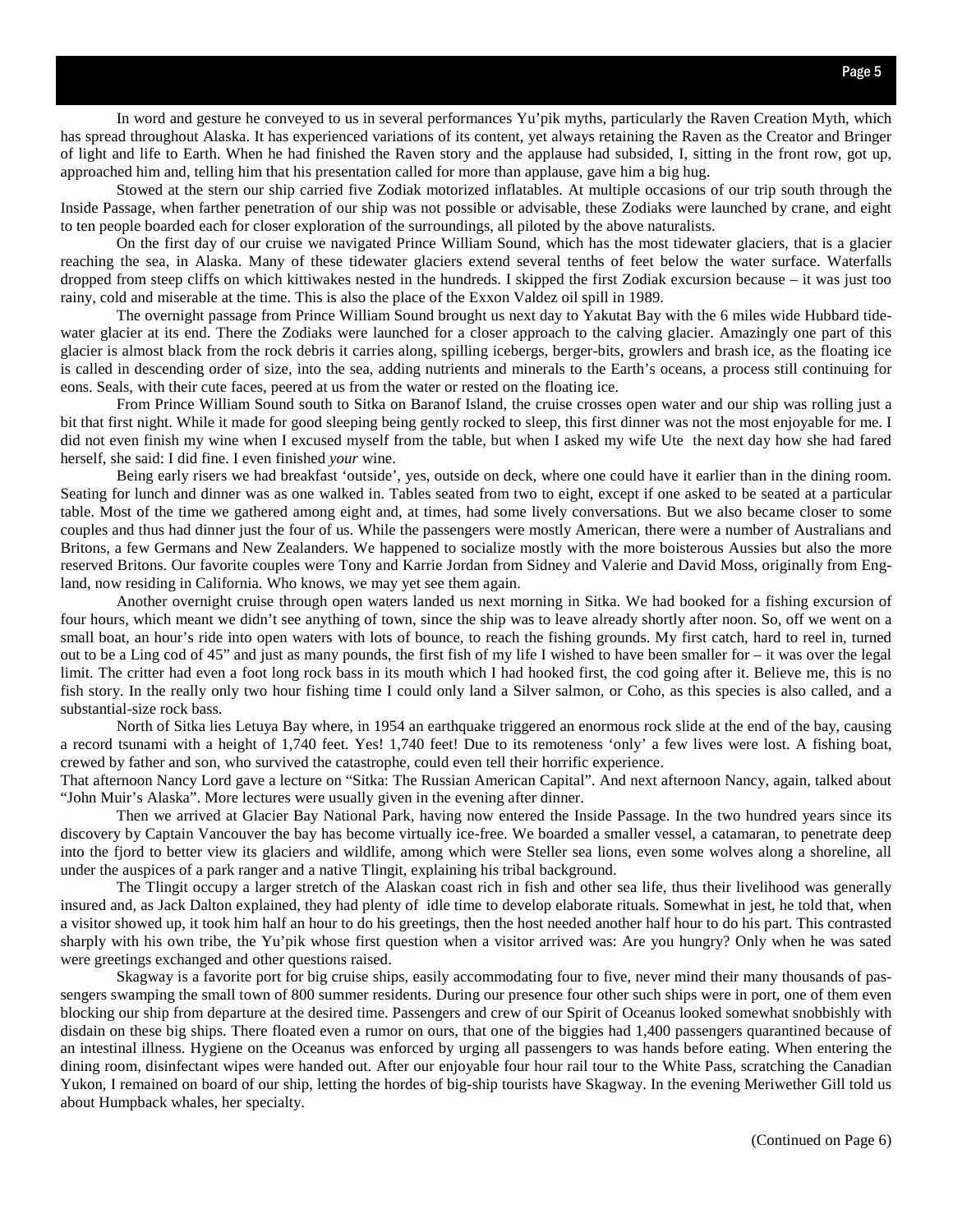The next morning we entered Tracy Arm, a steep-sided 25 mile long fjord, eventually boarding the Zodiaks to get closer to the Dawes glacier. From here we made our way through Frederick Sound. And then – our ship was almost surrounded by what may have been fifty humpback whales doing their dives, even breaching. When the Zodiaks were launched one came diving even so close to one that it splashed its occupants, eliciting a subsequently censored exclamation of Meriwether's, the Zodiak's pilot.

 On it went through the very narrow Wrangell Narrows to Petersburg on Mitkof Island where, the next day we got an introduction to the muskeg and a folk dance of the Norwegian descendants. Proliferating in the muskeg, is sphagnum moss, which can absorb thirty times its volume in water. Together with its antibacterial characteristic the British used it in WWI as a blood-absorbent. Made rich by fishing, this community looks very prosperous. Our local guide told us that her fisherman-husband paid 100,000 dollars for his lifetime halibut fishing license. Then, when last fishing for halibut was open, he caught his limit of 25,000 pounds in seven days.

 That afternoon Jack Dalton gave us his memorable presentation of: Raven and the Box of Light. Down the Clarence Strait and past Ketchikan we made our way to Metlakatla on Annette Island. There, a group of Tshimshian Indians settled in the late 1800's after a fallout with the Canadian government, led by a dictatorial preacher. It is Alaska's only reservation. An elaborate native dance was performed in their longhouse for us tourists. A variety of local handicraft and art objects were available.

 And on it went into Misty Fjords National Monument, richly deserving its name. Typical for the many Alaskan fjords is their cloudiness, sure, what else, although there's supposed to occur the occasional sunshine. A variety of low, wispy, long-stretchedout clouds are special. Our naturalists called them: Dragon's Breath, a poetic and well deserved name. Two rangers, one of them a woman, came in kayaks to our ship. Then we left Alaskan waters to arrive at Prince Rupert in Canada, renowned for its Salmon and Halibut fishing and canning industry. The Tshimshian Indians who had stayed put there gave us also a performance of their creation myth in their longhouse decked in their elaborate costumes. Seemingly this group was better off compared to their expats in Alaska. That afternoon Meriwether told about Killer Whales, or Orcas, as they ought to be called nowadays, for we do not call lions killer cats! They all have to make a living. There's also no record of an orca ever having attacked a human. Later that evening, no dessert was for once offered after dinner, the ship's cooks offered a bounty of what they called the Chocoholics Gala Buffet. It was enormous!

 An then the sun came out! Cruising down BC's Inside Passage, also called the Sunshine Coast, we spotted dolphins and porpoises several times, even some orcas passing along the shoreline. Sailing down some very narrow channels we eventually entered the Strait of Georgia to arrive at our destination, the port of Vancouver at 8:30 AM.

We settled into our B  $\&$  B and went for a walk through what remained nearby of an Old Growth Forest park. The next morning the newly inaugurated Whistler Mountaineer took us on an all-day rail trip, which included a splendid breakfast and afternoon tea, to the alpine resort of Whistler, where the 2010 Winter Olympics are to be held.

 The final day brought us to the Museum of Anthropology, affiliated with the University of British Columbia, with its excellent collection of northwest coast native art. The most impressive sculpture, eight foot in height created by the Haida artist Bill Reid was The Raven and the First Men, depicting his tribe's myth, its creation story, in which the Raven, creator and simultaneously trickster finds a huge clam on the beach after the world ocean had receded and coaxed the terrified little humans out to settle the Earth. The Myth of the Raven occurs in various permutations with the many Alaskan tribes bringing light to the world by creating the Sun, the Moon and the stars. Now – if he could once more give us the power of the Sun, the Moon, the planets and even the stars!



**October 17 - 6-7 p.m.** Challenger Ribbon Cutting Event hosted by the PSF and the Challenger Learning Center. Meet astronaut, Ken Reightler, Jr. and check out PSF's new meteorite and space exhibits.

**October 21 - 2 p.m.** Join Paul Sipiera at the Lizzadro Lapidery Museum in Elmhurst, IL.

Look for invitations to PSF's Annual Fundraising Dinner on **March 10, 2007**! This year's speaker is astronaut, Jack Lousma. Expect your invitation to arrive in November! If any of your information has changed, please contact Diane Sipiera.

> **For more information on any of these events, please contact Diane Sipiera at: (847) 854-0468 or dsipiera@planets.org**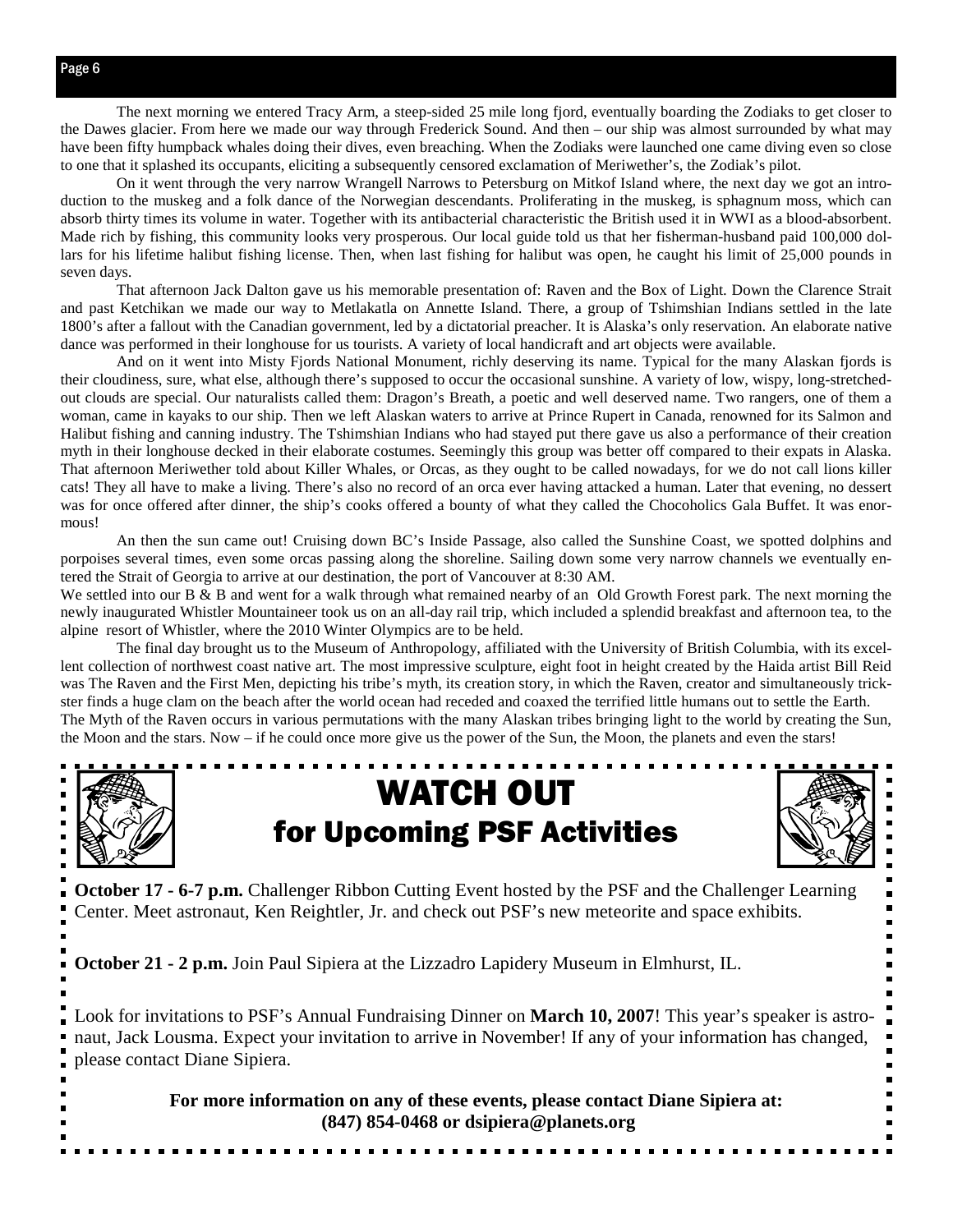## **Mars Viking Event**

 The Mars Viking Event at the Challenger Learning Center on Friday, July 21 was a success. The PSF would like to thank Paul Solarz, The Havlik-Butts family, The Schrank Family, The Sipiera Family and The Wotal Family for their dedicated volunteering support.

 The attendees had the opportunity to tour the Challenger Learning Center, fly the Boeing 727 flight simulator, view an IMAX movie and utilize the Adventure Center. Diane Sipiera presented astronomy lessons in PSF's own Acton Inflatable Planetarium.











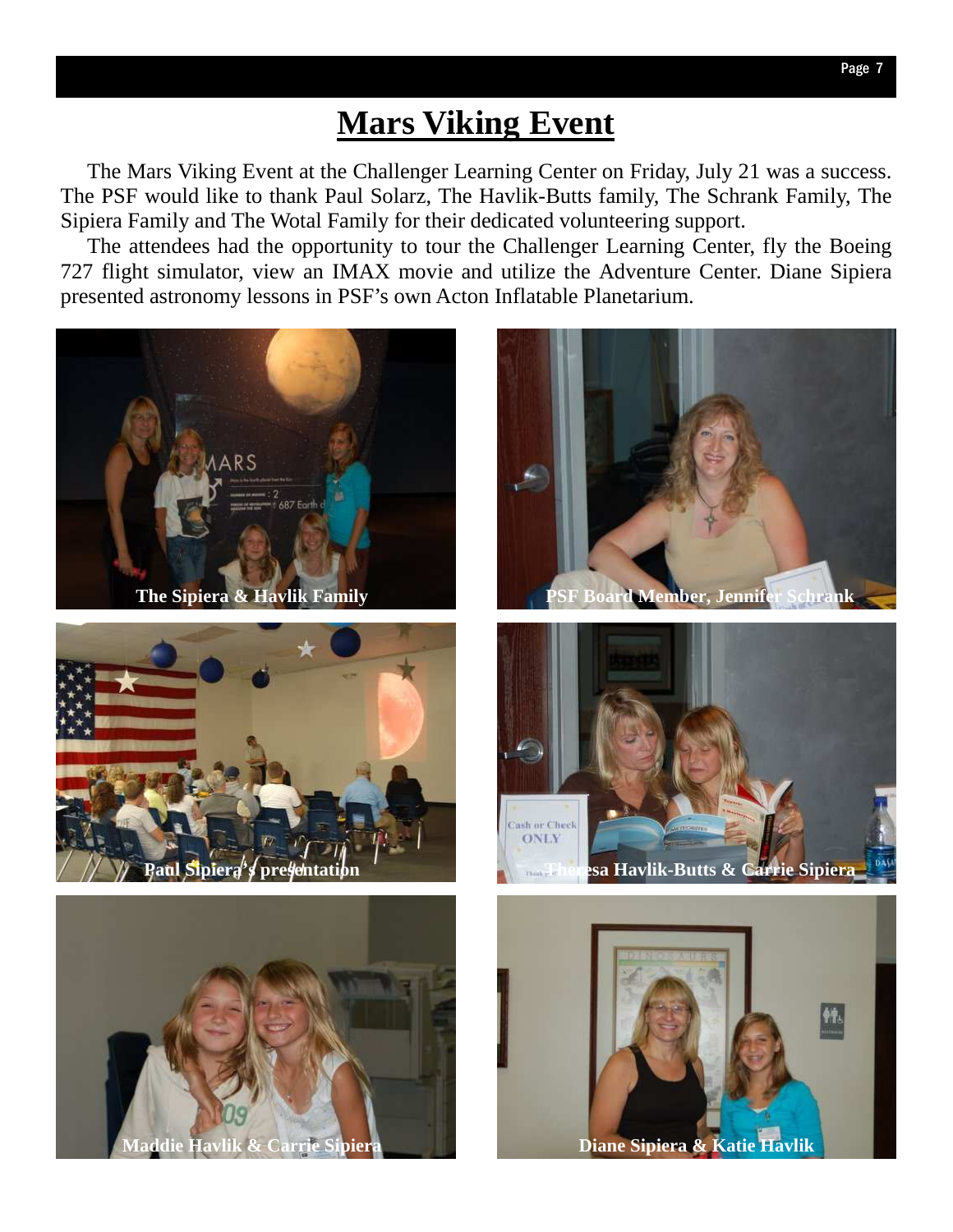## WANTED: Participants For Galena Halloween Parade

 Have you ever rode on a horse, used a bow and arrow or partied with your merry men? Join the PSF for a fun-filled evening at the Galena Halloween Parade. In the past years, PSF has participated in the annual parade which is highlighted in the Midwest Magazine which thousands of people attend each year. PSF's theme is always based on one of the sciences. This year's theme is "Robin Hood: Don't rob our nighttime skies!" This year's parade is October 28, 2006 at 6:00 p.m. Theresa Havlik-Butts and Jennifer Schrank are organizing the PSF's participation.



Galena is very beautiful and located in the northwest area of Illinois. The glaciers did not go through this part and how wonderful it is to see such extreme hills and valleys. The town keeps its look of the mid-1800's. The city is decorated for the fall harvest every October, a Norman Rockwell picturesque town.



 If any PSF members or friends are interested in being part of this magical event or would like more information, please contact Theresa at (847) 854-3201 or Jennifer at (847) 931-1373.

We look forward to an exciting fun-filled event!

# T•H•A•N•K Y•O•U T•H•A•N•K Y•O•U

Thank you to all of the PSF Member's who voted in the past August 26th Annual Board Meeting. Your voting is extremely important in making PSF a professional organization.

Thank you to Theresa Havlik-Butts for her generous donation of purchasing a permanent parade banner for future functions.

Thank you Dan Dod, who lives in California, for keeping up our web site. We truly appreciate it. Even long distance individuals can make a difference.

A special thank you to Jim Plaxco who helped over the summer to make a smoother transition from Algonquin to Galena.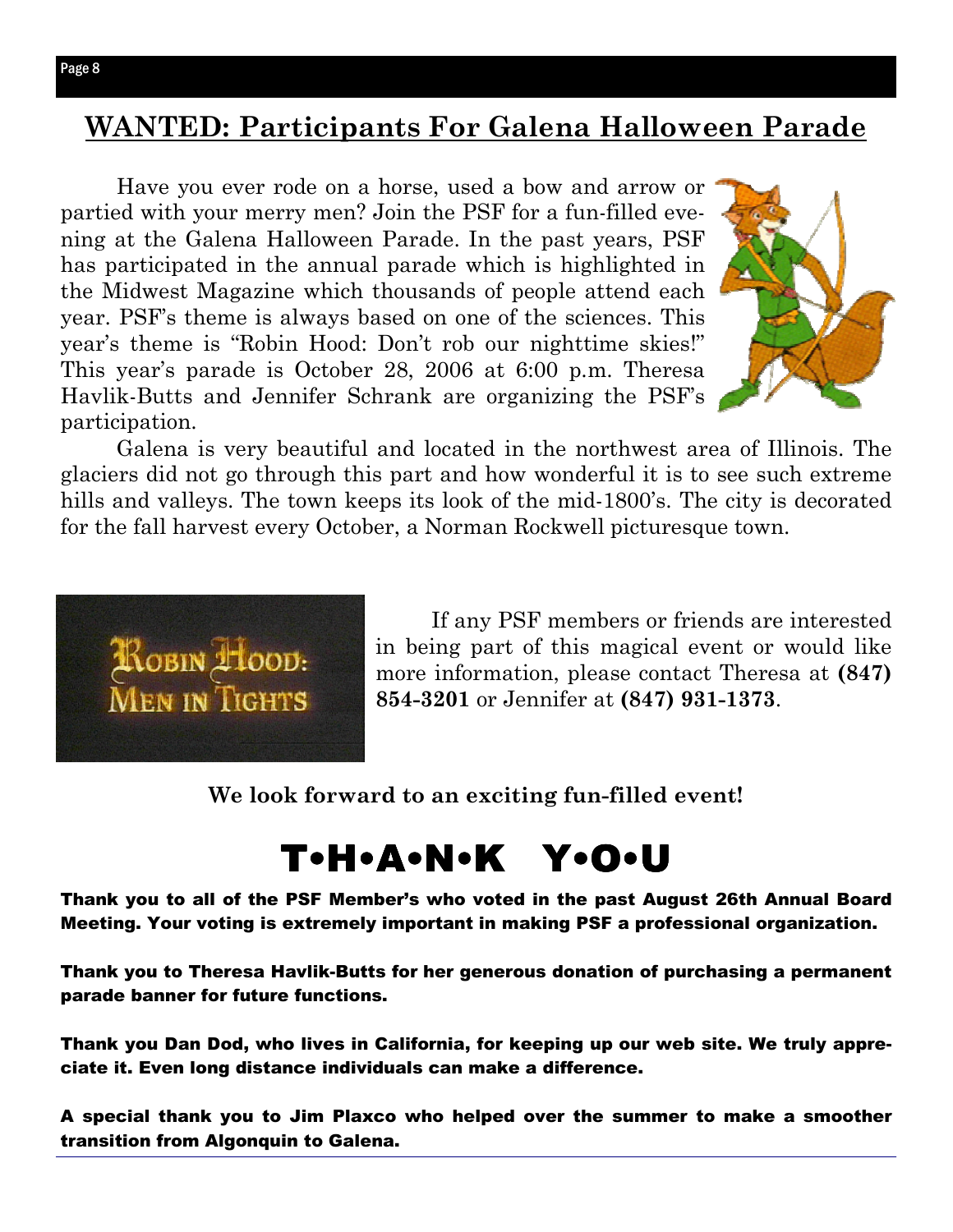## **Astronomy 101 by David Kahn**

#### **What are…***Quasars?*

 At the outermost boundaries of the visible Universe, astronomers have found extremely bright and powerful objects called quasars. The word quasar is short for "quasi-stellar radio source," and was coined in the 1960s when quasars were first detected. This unwieldy name simply means that quasars are "star-like emitters of radio waves." Today, astronomers now know that most quasars are actually faint radio emitters; however the name has stuck, nonetheless. In addition to radio waves and visible light, quasars also emit ultraviolet rays, infrared waves, X-rays, and gamma-rays.



 Though quasars appear to be point-like objects, they are nothing like stars. Quasars are quite small—about the size of our Solar System—yet they can produce more light and energy then one thousand galaxies. Quasars give off so much energy that they can be a trillion times brighter than the Sun! Further, because quasars are so bright they drown out the light from all the other stars in the same galaxy. The nearest quasar (called 3C273) is at a distance of about 2.5 billion light-years in Virgo, while most others lie beyond that at about ten billion light-years.

 How were quasars first detected? When radio telescopes were first pointed towards the sky, point sources of radio waves were discovered (along with spread-out regions of emission along our Milky Way). Then, the astronomers turned their ordinary, visible-light telescopes toward these radio points and looked to see what was there. In some cases a supernova remnant was found, in others, a large star-birth region, and still others, a distant galaxy. However, in a few of the places where these point sources of radio waves were found, nothing was observed except an object resembling a star. Later, it was found that these sources could not be stars in our galaxy, but must be very far away—as far as any of the distant galaxies seen.

 Scientists believe that quasars produce their energy from massive black holes in the center of the galaxies in which they are located. It is now accepted that in the center of many galaxies there may rest massive black holes, and around these black holes gigantic discs of matter are falling into them. This matter is heated to unimaginably high temperatures, and therefore shines so brightly that some actually outshine their entire host galaxies. The electrons near the center of the quasar can be accelerated to speeds near the speed of light, and in the presence of a magnetic field (which can be present in these same regions), the electrons move along helical paths (paths that look like a stretched out slinky). As a result, they emit radio waves which are detected from Earth. Black holes also form jets of matter that shoot out from the center of the galaxy for millions of lightyears. It is believed that quasars are observed when these jets line up with our line of sight, so as we are looking straight down the path of the jet, it seems particularly bright to observers on Earth. Finally, even though it appears galaxies may only act as quasars during the early stages of their lives, that still provides for a lifespan of several billion years.

 Many astronomers believe that quasars are the most distant objects yet detected in the Universe. Despite their incredible brightness, quasars cannot be seen with an unaided eye due to their great distance from Earth (the quasars near Earth have died down long ago). In fact, quasars are so distant, that the energy from quasars takes billions of years to reach the Earth's atmosphere. When we look at quasars which are ten to fifteen billion light years away, we are looking ten to fifteen billion years into the past. For this reason, the study of quasars can provide astronomers with valuable information about the early stages of the Universe.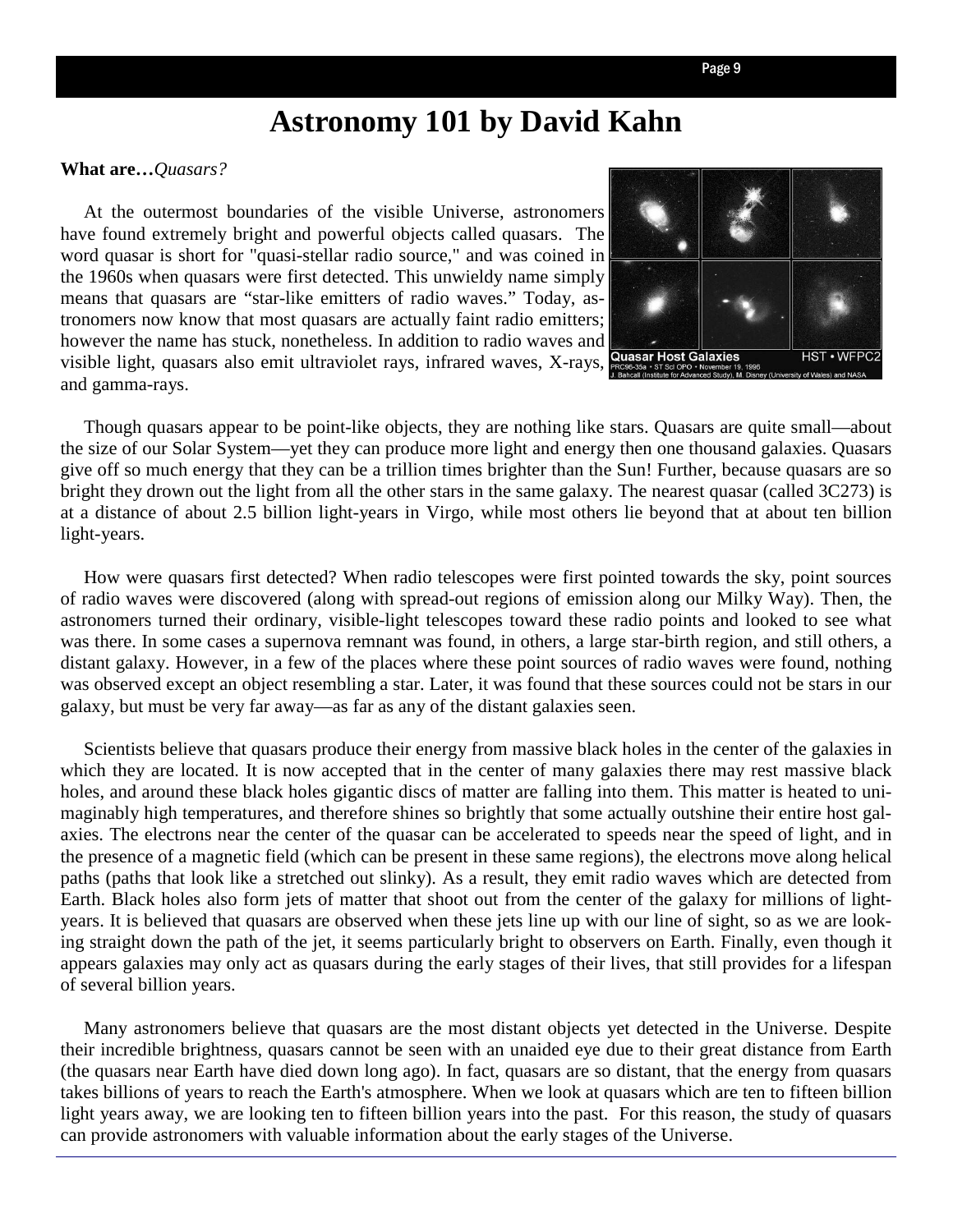# **SCIENCE FUN FACTS**

- 1.) How many planets revolve around the Sun?
- A. 7
- B. 9
- C. 8
- 2.) Which planet is the hottest?
- A. Mercury
- B. Venus
- C. Jupiter
- 3.) In what year was the PSF founded?
- A. 1986
- B. 1989
- C. 1993
- 4.) How far has a spacecraft traveled into space?
- A. A well over 10 light years
- B. A bit less than one light year
- C. Some what less than one light day

5.) If you could travel in a spacecraft at the speed of light away from the Solar System, how long could you see the sun?

- A. 3 years
- B. 30 years
- C. 300 years

6.) Approximately how many stars does the Andromeda Nebula contain?

- A. 100,000
- B. 100,000,000
- C. 100,000,000,000

7.) Where do most of the known asteroids orbit the Sun?

- A. Between the orbits of Venus and Earth
- B. Between the orbits of Earth and Mars
- C. Between the orbits of Mars and Jupiter

8.) How fast does the Sun travel around the center . of the galaxy?

- A. 150 miles/second
- B. 150 miles/minute
- C. 150 miles/hour





#### The Universe

- 13.7 billion years: approximate age of the Universe
	- 200 million years: approximate interval between the Big Bang and the appearance of the first stars

4% Ordinary Matter 23% Dark Matter 73% Dark Energy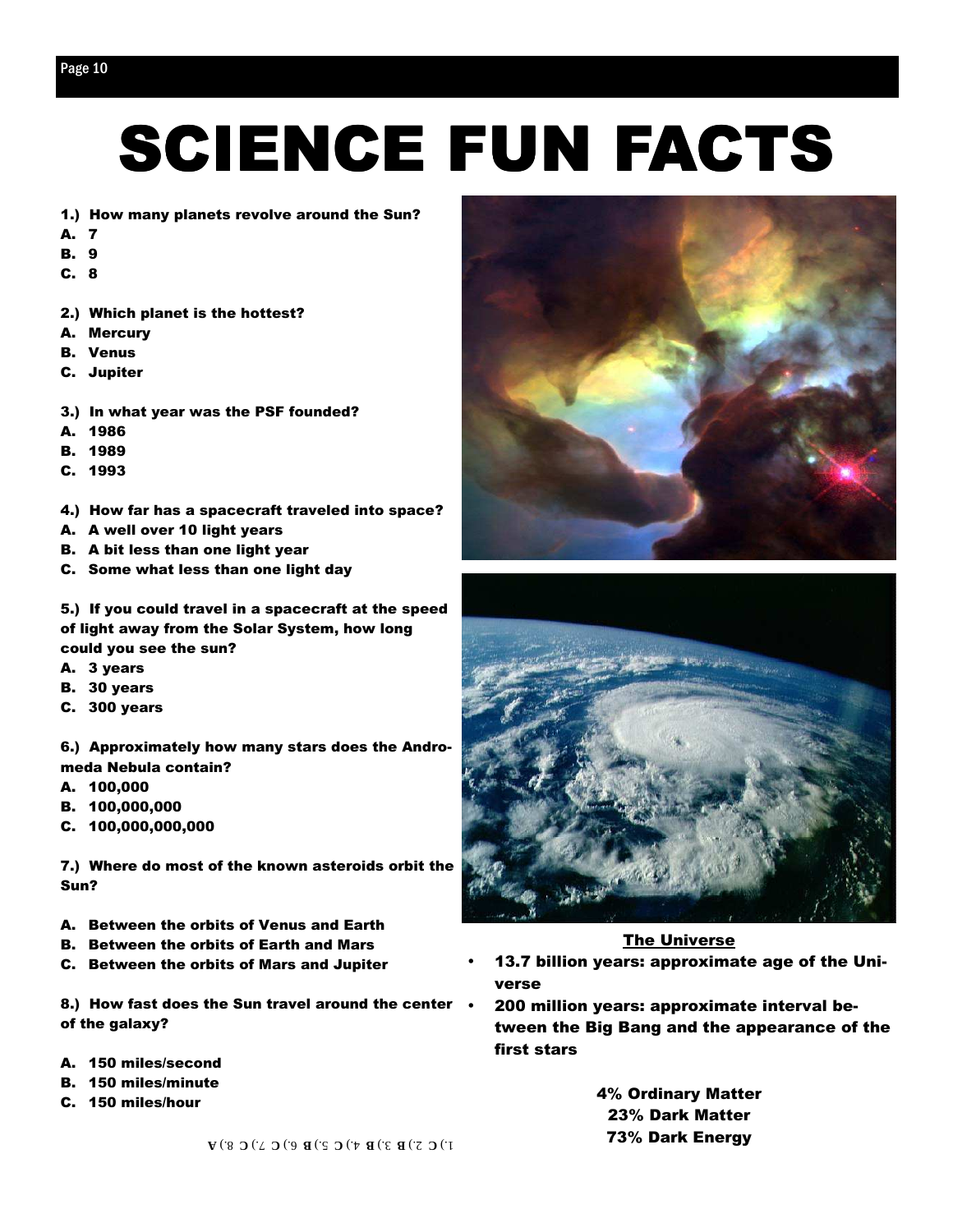**ANNUAL DINNER** 

**Each year we are honored to have our members help with the Annual Fundrasing Dinner. This help includes volunteering for set up with the dinner itself, donations, supervising auction items, computer work, etc. to make the dinner possible. Although the dinner is several months away, the planning starts now. If you would be interested in helping or would like to find out what help is needed...please contact Diane Sipiera or Andrea Cosentino. Thank** 

**you for your continued support!** 

**Email:** 

п

п  $\blacksquare$  $\blacksquare$  $\blacksquare$ 

 $\blacksquare$ 

 $\blacksquare$ ř.  $\blacksquare$ п  $\blacksquare$ п

**Phone: (847) 854-0468** 

**dsipiera@planets.org andrea2986@aol.com** 

#### **Membership Form**

| Sign up for:                   | Class  | Price    |
|--------------------------------|--------|----------|
| $\Box$ Regular Membership      | 1 Year | \$20.00  |
| $\Box$ Regular Membership      | 2 Year | \$35.00  |
| $\Box$ Family Membership       | 1 Year | \$35.00  |
| $\Box$ Family Membership       | 2 Year | \$60.00  |
| $\Box$ Sponsoring Membership   | 1 Year | \$50.00  |
| $\Box$ Sponsoring Membership   | 2 Year | \$90.00  |
| $\Box$ Contributing Membership | 1 Year | \$100.00 |
| $\Box$ Contributing Membership | 2 Year | \$180.00 |
| $\Box$ Life Membership         | Life   | \$500.00 |
| $\Box$ Student Member*         | 1 Year | \$10.00  |
|                                |        |          |

\*Proof of full-time student status at an accredited institution must be provided with this application.

Total:

Name

**Address** 

E-Mail

**Phone**